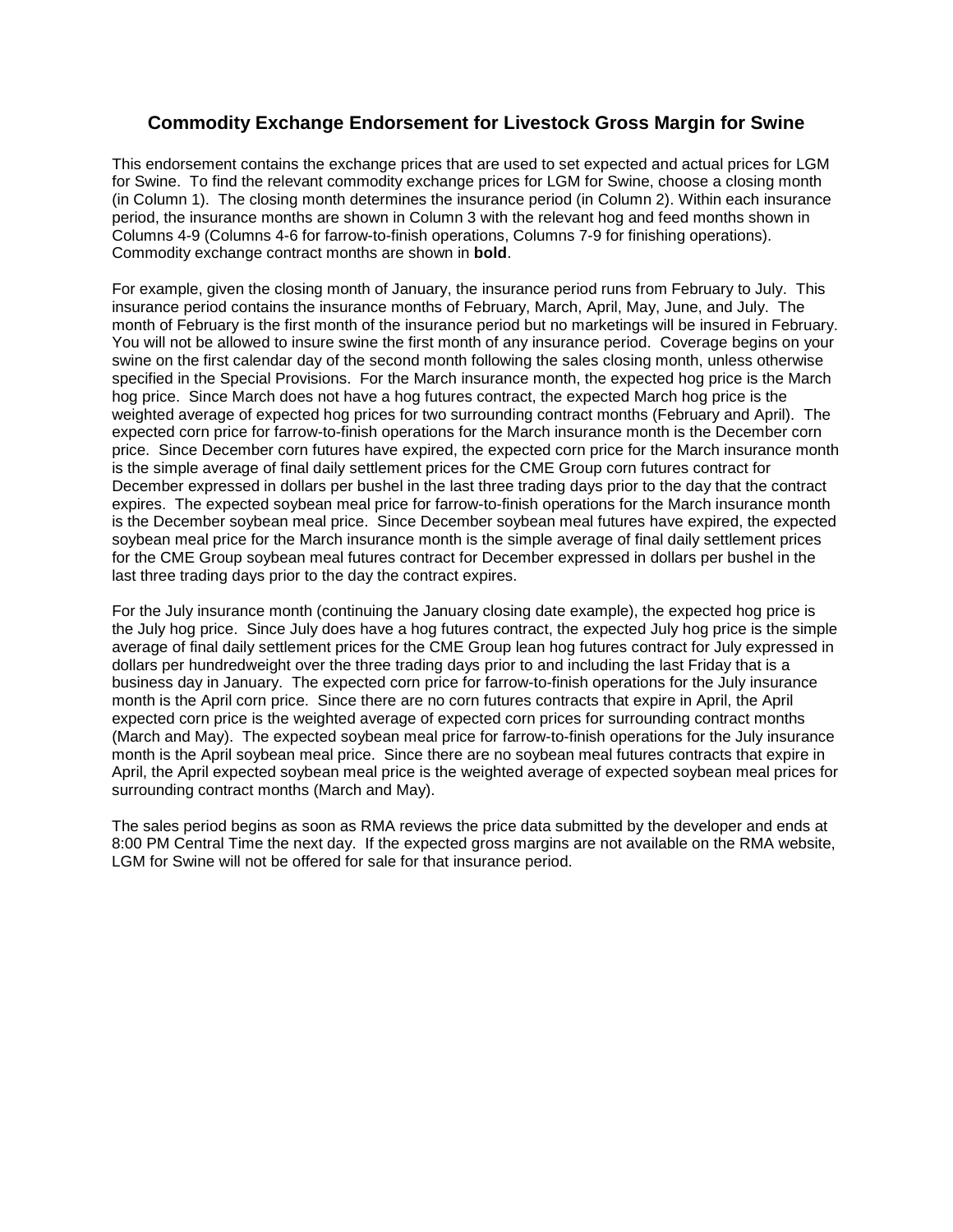| Column 1     | Column <sub>2</sub>            | Column 3  | Column 4         | Column 5          | Column 6        | Column <sub>7</sub> | <b>Column 8</b>   | Column 9         |
|--------------|--------------------------------|-----------|------------------|-------------------|-----------------|---------------------|-------------------|------------------|
| <b>Sales</b> |                                |           | Farrow-to-Finish |                   |                 | SEW/Finishing       |                   |                  |
|              | Closing Month Insurance Period | Insurance | Hog Price        | <b>Feed Price</b> |                 | Hog Price           | <b>Feed Price</b> |                  |
|              |                                | Month     |                  | Corn              | Soybean Meal    |                     | Corn              | Soybean Meal     |
| January      | February - July                | March     | March            | <b>December</b>   | <b>December</b> | March               | January           | January          |
|              |                                | April     | <b>April</b>     | January           | January         | <b>April</b>        | February          | February         |
|              |                                | May       | May              | February          | February        | May                 | <b>March</b>      | <b>March</b>     |
|              |                                | June      | June             | <b>March</b>      | <b>March</b>    | June                | April             | April            |
|              |                                | July      | July             | April             | April           | July                | May               | <b>May</b>       |
| February     | March - August                 | April     | <b>April</b>     | January           | January         | <b>April</b>        | February          | February         |
|              |                                | May       | May              | February          | February        | <b>May</b>          | <b>March</b>      | <b>March</b>     |
|              |                                | June      | June             | <b>March</b>      | <b>March</b>    | June                | April             | April            |
|              |                                | July      | July             | April             | April           | July                | <b>May</b>        | May              |
|              |                                | August    | <b>August</b>    | May               | May             | <b>August</b>       | June              | June             |
| March        | April - September              | May       | May              | February          | February        | <b>May</b>          | <b>March</b>      | <b>March</b>     |
|              |                                | June      | June             | <b>March</b>      | <b>March</b>    | June                | April             | April            |
|              |                                | July      | July             | April             | April           | July                | <b>May</b>        | May              |
|              |                                | August    | <b>August</b>    | <b>May</b>        | May             | <b>August</b>       | June              | June             |
|              |                                | September | September        | June              | June            | September           | July              | July             |
| April        | May - October                  | June      | June             | <b>March</b>      | <b>March</b>    | June                | April             | April            |
|              |                                | July      | July             | April             | April           | July                | <b>May</b>        | <b>May</b>       |
|              |                                | August    | <b>August</b>    | May               | <b>May</b>      | <b>August</b>       | June              | June             |
|              |                                | September | September        | June              | June            | September           | July              | July             |
|              |                                | October   | October          | July              | July            | October             | August            | <b>August</b>    |
| May          | June - November                | July      | July             | April             | April           | July                | <b>May</b>        | May              |
|              |                                | August    | <b>August</b>    | <b>May</b>        | <b>May</b>      | <b>August</b>       | June              | June             |
|              |                                | September | September        | June              | June            | September           | July              | July             |
|              |                                | October   | <b>October</b>   | July              | July            | <b>October</b>      | August            | <b>August</b>    |
|              |                                | November  | November         | August            | <b>August</b>   | November            | September         | <b>September</b> |
| June         | July - December                | August    | <b>August</b>    | <b>May</b>        | May             | <b>August</b>       | June              | June             |
|              |                                | September | September        | June              | June            | September July      |                   | July             |
|              |                                | October   | October          | July              | July            | October             | August            | <b>August</b>    |
|              |                                | November  | November         | August            | <b>August</b>   | November            | <b>September</b>  | <b>September</b> |
|              |                                | December  | <b>December</b>  | <b>September</b>  | September       | December October    |                   | October          |

Table 1. Cycles within the insurance period for LGM for Swine Insurance